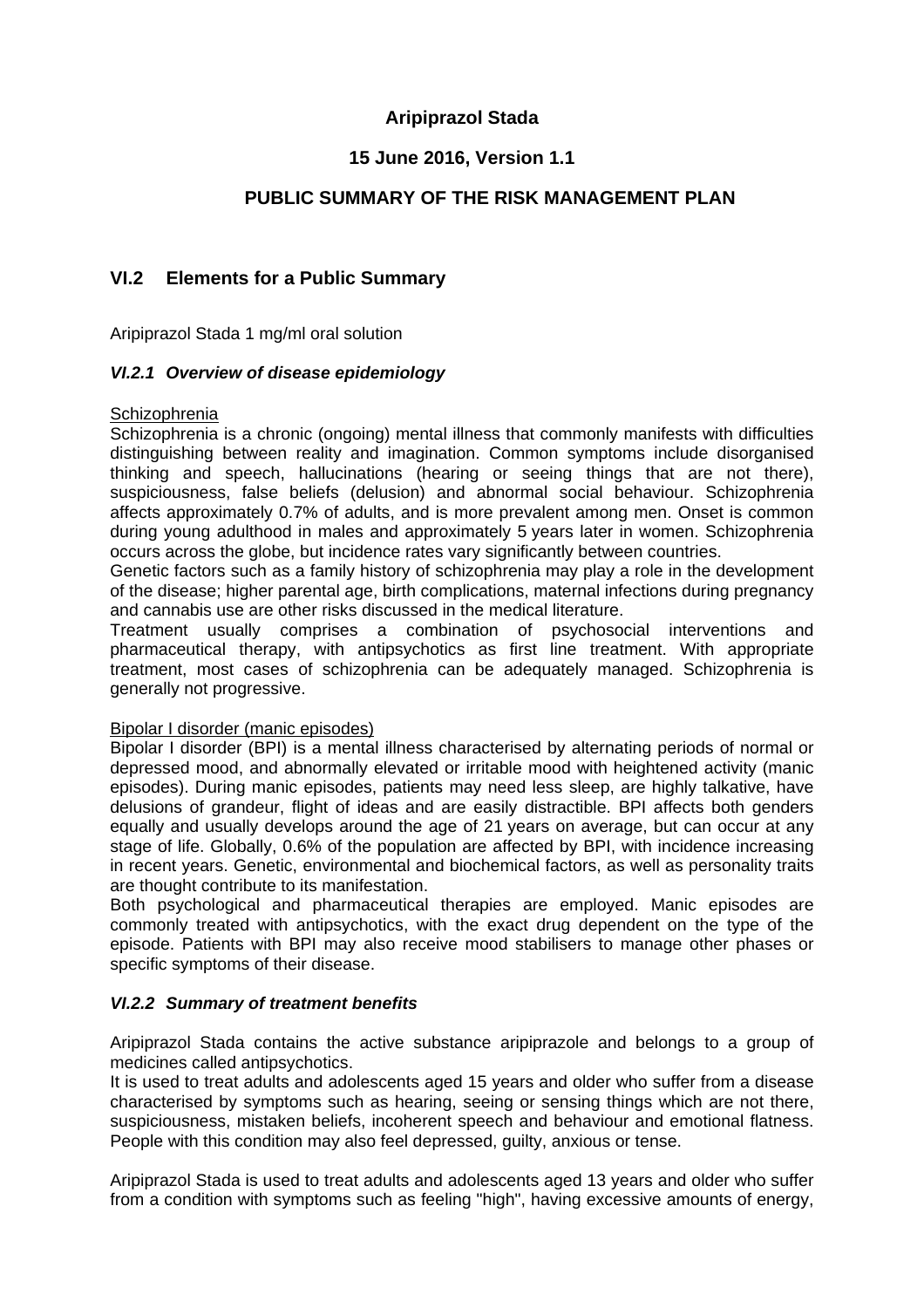needing much less sleep than usual, talking very quickly with racing ideas and sometimes severe irritability. In adults it also prevents this condition from returning in patients who have responded to the treatment with Aripiprazol Stada.

## *VI.2.3 Unknowns relating to treatment benefits*

None identified.

## *VI.2.4 Summary of safety concerns*

#### **Important identified risks**

| <b>Risk</b>                                                                                | What is known                                                                                                                                                                                                                                                                                                                                                                                                             | Preventability                                                                                                                                                                                                                                                                                                                                                                                                                                            |
|--------------------------------------------------------------------------------------------|---------------------------------------------------------------------------------------------------------------------------------------------------------------------------------------------------------------------------------------------------------------------------------------------------------------------------------------------------------------------------------------------------------------------------|-----------------------------------------------------------------------------------------------------------------------------------------------------------------------------------------------------------------------------------------------------------------------------------------------------------------------------------------------------------------------------------------------------------------------------------------------------------|
| Movement disorders<br>(Extrapyramidal syndrome<br>(EPS), including tardive<br>dyskinesia)  | In clinical trials, there were<br>uncommon reports of<br>abnormal involuntary<br>movements (dyskinesia) in<br>patients receiving<br>aripiprazole. These<br>symptoms can worsen over<br>time or even only become<br>apparent after treatment has<br>been stopped.<br>An inability to sit still<br>(akathisia) and tremors<br>(parkinsonism) were<br>observed clinical trials of<br>aripiprazole in paediatric<br>patients. | Tell your doctor if you<br>develop unusual movement<br>disorders while receiving //<br>they may decrease your<br>dose or even discontinue<br>treatment altogether. They<br>may also choose to monitor<br>your symptoms more closely.<br>Movement disorders can also<br>develop after therapy has<br>been stopped. Tell your<br>doctor if you develop<br>abnormal muscle or<br>movement symptoms; they<br>will advise you on the best<br>course of action. |
|                                                                                            | Extrapyramidal symptoms of<br>varying severity, including<br>tremor, high or low muscle<br>tension, have been observed<br>in neonates whose mothers<br>had used antipsychotics<br>(including aripiprazole)<br>during the third trimester of<br>pregnancy Consequently,<br>newborns should be<br>monitored carefully.                                                                                                      | If you experience any side<br>effects, talk to your doctor or<br>pharmacist. This includes<br>any possible side effects not<br>listed in the package leaflet.                                                                                                                                                                                                                                                                                             |
| Severe nerve disorder due to<br>certain drugs<br>(Neuroleptic Malignant<br>Syndrome (NMS)) | Neuroleptic Malignant<br>Syndrome (NMS) is a<br>potentially fatal symptom<br>complex associated with<br>antipsychotic medicinal<br>products, including rare<br>cases during treatment with<br>aripiprazole.                                                                                                                                                                                                               | Tell your doctor immediately<br>if you suffer from muscle<br>stiffness or inflexibility with<br>high fever, sweating, altered<br>mental status, or very rapid<br>or irregular heartbeat.                                                                                                                                                                                                                                                                  |
|                                                                                            | Symptoms of NMS are: high<br>fever (hyperpyrexia), stiff<br>muscles, altered mental<br>status and evidence of                                                                                                                                                                                                                                                                                                             | If a patient develops signs<br>and symptoms indicative of<br>NMS, or presents with<br>unexplained high fever                                                                                                                                                                                                                                                                                                                                              |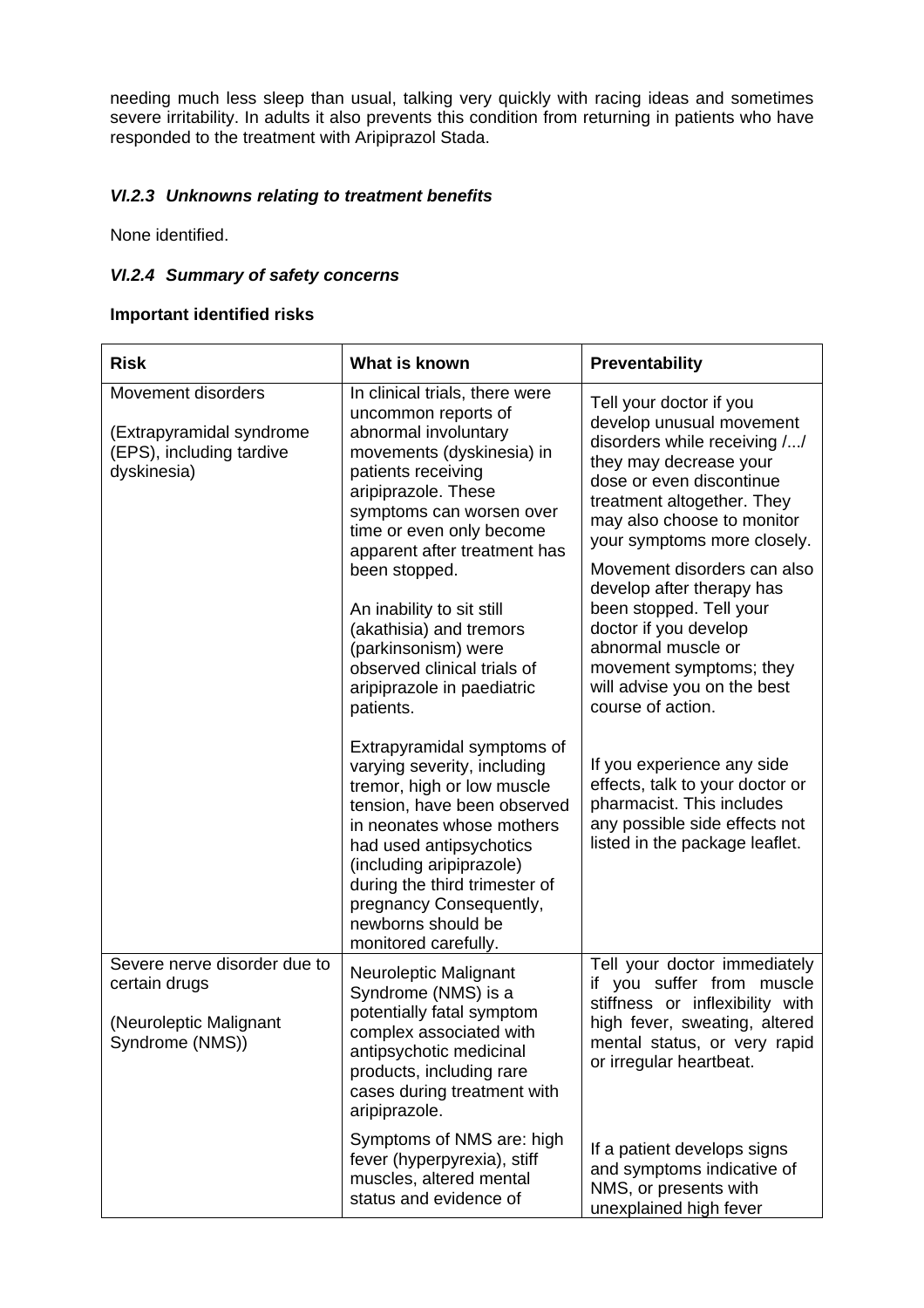| autonomic instability<br>(irregular pulse or blood<br>pressure, fast heartbeat,<br>sweating and abnormal heart<br>rhythm). Other symptoms<br>may include rhabdomyolysis | without additional clinical<br>manifestations of NMS, all<br>antipsychotic medicinal<br>products, including<br>aripiprazole, must be<br>discontinued. |
|-------------------------------------------------------------------------------------------------------------------------------------------------------------------------|-------------------------------------------------------------------------------------------------------------------------------------------------------|
| (a serious condition resulting<br>from the breakdown of<br>muscle tissue), and acute                                                                                    |                                                                                                                                                       |
| kidney failure.                                                                                                                                                         |                                                                                                                                                       |

# **Potential risks**

| <b>Risk</b>                                                        | What is known (Including reason why it is considered a<br>potential risk)                                                                                                                                                                                                                                                                                                                                            |
|--------------------------------------------------------------------|----------------------------------------------------------------------------------------------------------------------------------------------------------------------------------------------------------------------------------------------------------------------------------------------------------------------------------------------------------------------------------------------------------------------|
| <b>Epileptic fits</b><br>(Seizures)                                | Uncommon cases of seizure were reported during treatment<br>with aripiprazole in clinical trials. Therefore, aripiprazole<br>should be used with caution in patients who have a history of<br>seizure disorder or have conditions associated with seizures.                                                                                                                                                          |
| High blood sugar or diabetes<br>(Hyperglycaemia/diabetes)          | blood sugar (hyperglycaemia), in some cases<br>High<br>associated with severe complications or fatality, has been<br>reported in patients treated with atypical antipsychotic<br>agents, including aripiprazole. Patients with obesity and a<br>family history of diabetes are at increased risk of severe<br>complications. The frequency for these events to occur<br>cannot be estimated from the available data. |
|                                                                    | However, no significant differences in the incidence rates of<br>hyperglycaemia-related<br>adverse<br>reactions<br>(including)<br>diabetes) or laboratory values between aripiprazole and<br>placebo were identified in clinical studies.                                                                                                                                                                            |
| Suicidal thoughts and<br>behaviours<br>(Suicide-related events)    | Thoughts of suicide, suicide attempt and suicide have been<br>observed since the product has been marketed. The<br>frequency of these events is unknown. Immediately talk to<br>your doctor if you have thoughts or feelings about harming<br>yourself; these thoughts may be caused by the drug.                                                                                                                    |
| Low blood pressure when<br>getting up<br>(Orthostatic hypotension) | Sudden changes in blood pressure that can lead to feeling<br>dizzy, especially when getting up from a lying or sitting<br>position, have occurred in up to 1 in 100 people treated with<br>aripiprazole have been observed                                                                                                                                                                                           |
| Dysbalance in blood fat<br>levels<br>(Dyslipidaemia)               | In a pooled analysis on lipid parameters from placebo-<br>controlled clinical trials in adults, aripiprazole has not been<br>shown to induce clinically relevant alterations in levels of total<br>cholesterol, triglycerides, HDL and LDL.<br>However, an impact of aripiprazole on blood fat levels cannot<br>be fully excluded.                                                                                   |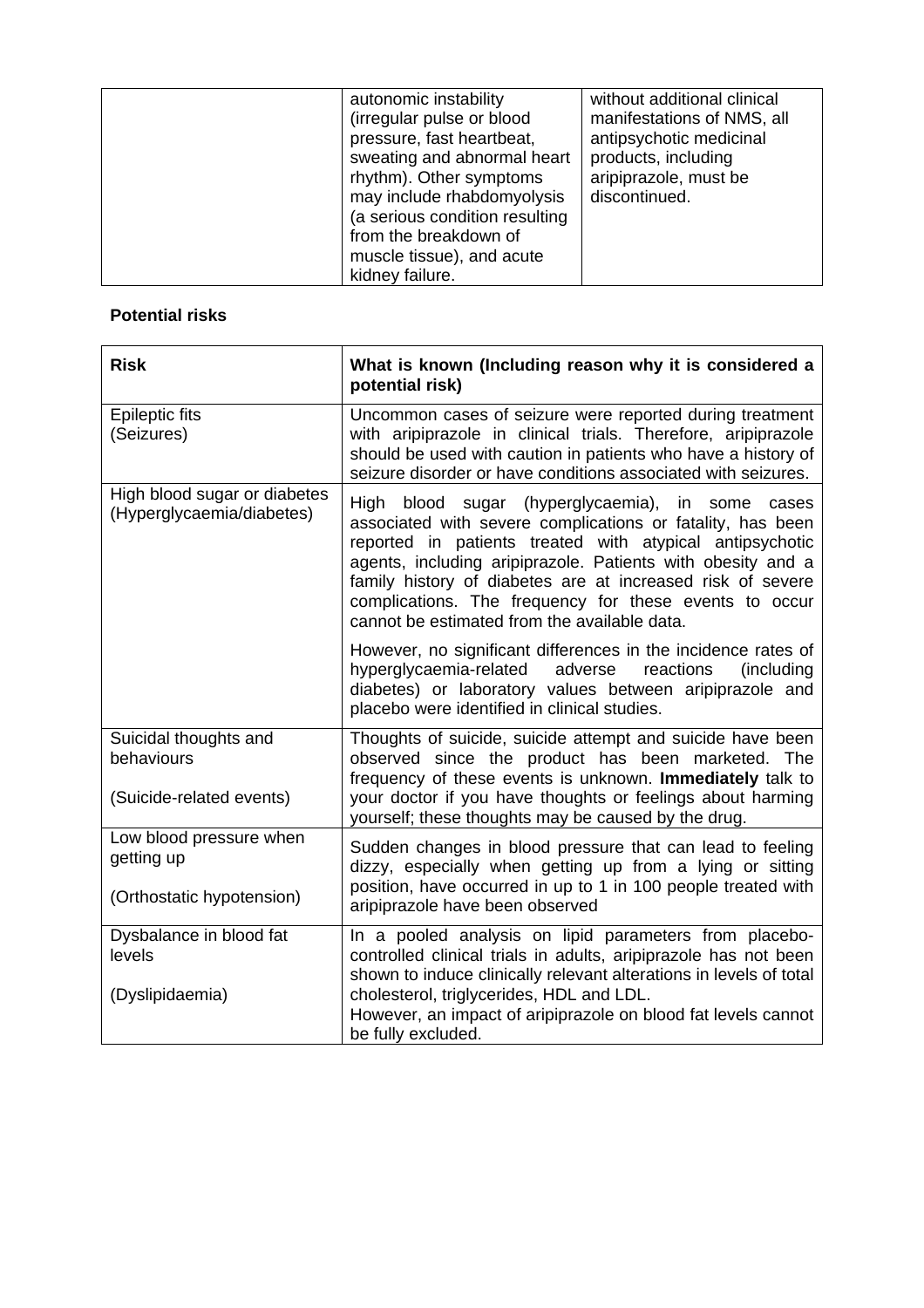## **Missing information**

| <b>Risk</b>                          | What is known                                                                                                                                                                                                                                                                                                                                                                                                                                                                                                                                                                                        |
|--------------------------------------|------------------------------------------------------------------------------------------------------------------------------------------------------------------------------------------------------------------------------------------------------------------------------------------------------------------------------------------------------------------------------------------------------------------------------------------------------------------------------------------------------------------------------------------------------------------------------------------------------|
| Safety in pregnancy and<br>lactation | There are no adequate and well-controlled trials of<br>aripiprazole in pregnant women. Congenital anomalies have<br>been reported; however, causal relationship with aripiprazole<br>could not be established.                                                                                                                                                                                                                                                                                                                                                                                       |
|                                      | Neonates exposed to antipsychotics (including aripiprazole)<br>during the third trimester of pregnancy are at risk of adverse<br>reactions including extrapyramidal and/or withdrawal<br>symptoms that may vary in severity and duration following<br>delivery. There have been reports of agitation, hypertonia,<br>hypotonia, tremor, somnolence, respiratory distress, or<br>feeding disorder. Consequently, newborns should<br>be<br>monitored carefully.<br>Aripiprazole is excreted in human breast milk. Patients<br>should be advised not to breast feed if they are taking<br>aripiprazole. |
| Safety in paediatrics                | Younger patients are at increased risk of experiencing<br>adverse events associated with aripiprazole. Therefore,<br>aripiprazole is not recommended for use in children and<br>adolescents below 13 years of age                                                                                                                                                                                                                                                                                                                                                                                    |

## *VI.2.5 Summary of risk minimisation measures by safety concern*

All medicines have a Summary of Product Characteristics (SPC) which provides physicians, pharmacists and other health care professionals with details on how to use the medicine, the risks and recommendations for minimising them. An abbreviated version of this in lay language is provided in the form of the package leaflet (PL). The measures in these documents are known as routine risk minimisation measures.

The additional risk minimisation measures are for the following risks:

## **Use in adolescents 13 years and older for bipolar I disorder with special attention to weight gain, extrapyramidal symptoms, somnolence and fatigue**

## **Risk minimisation measure(s)**

## Objective and rationale

This measure will enable the HCP to understand what /.../ is used for, be aware of important risks of weight gain, extrapyramidal symptoms, somnolence and fatigue in particular in adolescents 13 years and older and how these risks should be mitigated and managed ; to understand what other tools are available to communicate and remind patients of these risks.

- Summary description of main additional risk minimisation measures
	- Aripiprazol Stada is associated with risks of weight gain, extrapyramidal symptoms, somnolence and fatigue in adolescents 13 ywears and older. It is therefore of great importance to adhere to the advice given in the product information.